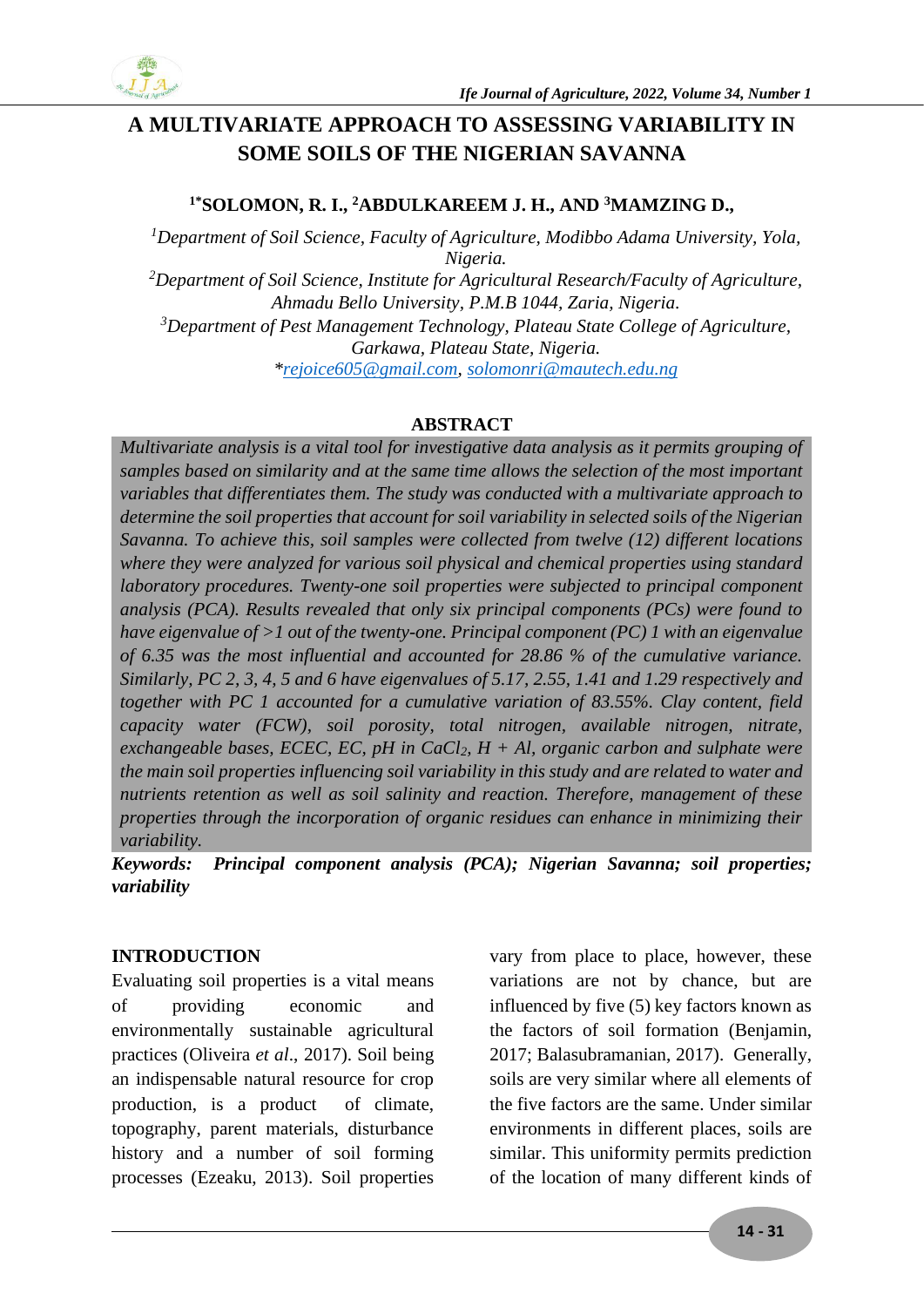

soil (Benjamin, 2017; Balasubramanian, 2017).

Soils of the Nigerian Savanna are naturally low in fertility except for Vertosols and hydromorphic soils found in some pockets throughout the Savanna region (Jones, 1973). Different cultural practices coupled with diverse landscape features are responsible for variations of soil property both laterally and vertically in most agricultural sites in the Savanna ecology. This resultant variability in soil fertility presents huge challenge to land management and results in varying output in farmlands (Maccarthy *et al*., 2013). However, failure of the soil quality indicators to perform optimally in terms of increasing productivity, especially in Savanna agroecology, has been related mostly to soil degradation (Ezeaku and Salau, 2005). Therefore, assessment of soil properties and productivity in various agricultural management systems is vital and should be on a continuous basis (Lal, 1994). Although, there has been increased interest in assessing soil variability by examining the physical and chemical properties, through univariate approaches, this is an expensive process due to large sample size and variables (Silva *et al*., 2010).

Multivariate analysis is an important tool for investigative data analysis of soil as it permits grouping of samples based on similarity and at the same time allows the selection of the most important variables that differentiate them. Ferre (1995) opined that this analysis of components should explain more than 70 to 80 % of the total variance and which should constitute the selected attribute variables for principal component analysis (PCA). This study therefore, employed a multivariate approach to determine the driving soil

properties that account for soil variability in some soils of the Nigerian Savanna.

### **MATERIALS AND METHODS**

Bulk soil samples were collected from cultivated fields in twelve (12) different locations across the Nigerian Sudan, Northern guinea and Southern guinea Savanna agroecological zones. Vertisols were collected from Numan (9° 27' 14.081 "N - 9° 27' 56.011" N, 12° 0' 35.188" E - 12° 0' 55.168" E), Shelleng (9° 53' 42.520 "N - 09º 56` 32.71`` N, 12° 0' 37.615" E -12° 3' 15.96" E) and Guyuk (9° 49' 26.483"  $N - 9^{\circ} 38' 59'' N$ ,  $11^{\circ} 55' 48.953'' E - 11^{\circ}$ 54' 57" E) Local government areas of Adamawa State (Zata *et al.*, 2013). While Alfisols were collected from Modibbo Adama University of Technology (MAUTECH) Yola teaching and research farm  $(9^{\circ} 20' 26.708'' N - 09^{\circ} 51' 49.26'' N$ ,  $12^{\circ}$  30' 6.006" E –  $12^{\circ}$  4' 12.82" E) in Adamawa State, Federal College of Land Resources Technology (FECOLART) Kuru (9<sup>o</sup> 44' 30.74" – 9<sup>o</sup> 44' 45.56" N, 8<sup>o</sup> 48' 55.36" – 8 o 49' 3.28" E), Jos in Plateau State and Institute for Agricultural Research (IAR) Research Farm  $(11^{\circ}10^{\circ}$  $37.26" N - 11°10' 38.18" N, 7°36' 38.51 E$ -7° 37'38.20"E), Samaru, Zaria in Kaduna State. Similarly, Ultisols were collected from Akko Local Government Area (10° 6' 13.530" N - 10° 4' 40.53" N, 11° 1' 22.999"  $E - 11^{\circ}$  6' 30.81" E) of Gombe State, Farmers' fields behind Area F Residential Quarters (11<sup>o</sup> 10' 20.33" N – 11<sup>o</sup> 10' 17.80" N,  $07^{\circ}$  37' 33.44" E –  $07^{\circ}$  37' 34.30" E), ABU Zaria (Bawa, 1997) and Barkin Ladi  $(9^{\circ}$  33' 55.868" N - 09° 34' 0.73" N, 8° 55' 6.209"  $E - 08^{\circ} 58' 7.87" E$  in Plateau State (Kparmwang, 1993). Inceptisols were collected from Kadawa (11° 37' 46.762" N  $-11^{\circ}$  4' 22.76" N,  $8^{\circ}$  26' 9.975" E – 08° 30' 3.96" E) in Kano State (Aliyu, 1999), Lake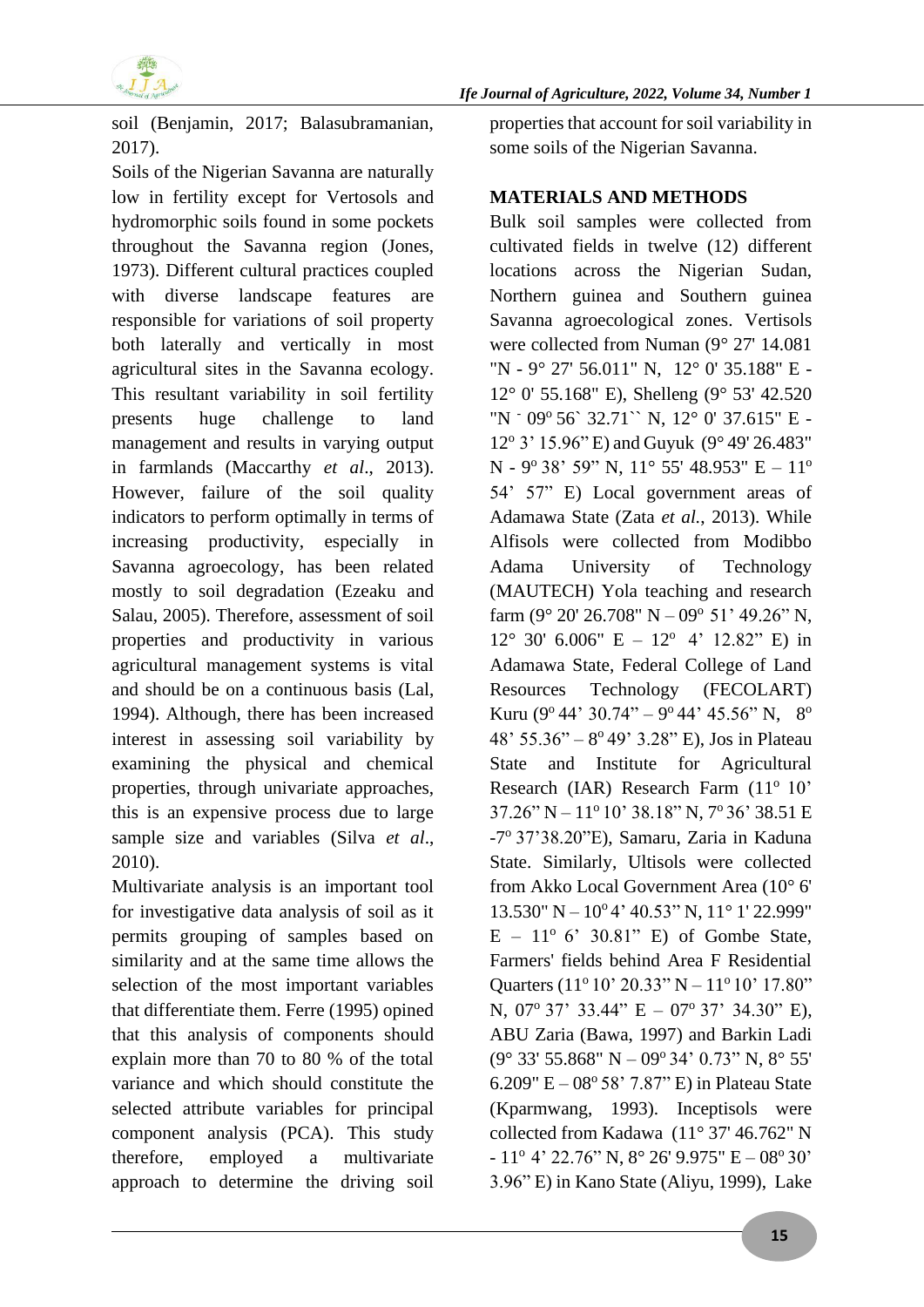

Geriyo Irrigation Project (9° 17' 39.319" N  $-0.9^{\circ}$  34' 0.73" N, 12° 25' 30.667" E  $-12^{\circ}$ 35' 30.667" E) (Usman, 2005) and Loko flood plains (9° 46' 35.865" N – 0 9° 18' 18.60" N, 12° 35' 15.270" E - 12° 25' 56.99" E) (Musa, 2016) in Adamawa State as shown in Figure 1.

Stratified random sampling was employed to sample soils using soil auger. At each sampling site, soil samples were collected from 20 points at 0-15 cm depth. The collected samples were bulked together to make a composite sample for each of the sampling location, air-dried, passed through 2 mm mesh sieve while samples for organic carbon and total N were further passed through 0.5 mm mesh sieve. Similarly, undisturbed soil samples were collected from as many as ten (10) points in each location using core samplers of about 5 cm long and 5 cm diameter for determination of bulk density.



**Figure 1: Map of Nigeria showing Selected States and Sampling Points** Source: Map Gallery, Geography Department, ABU Zaria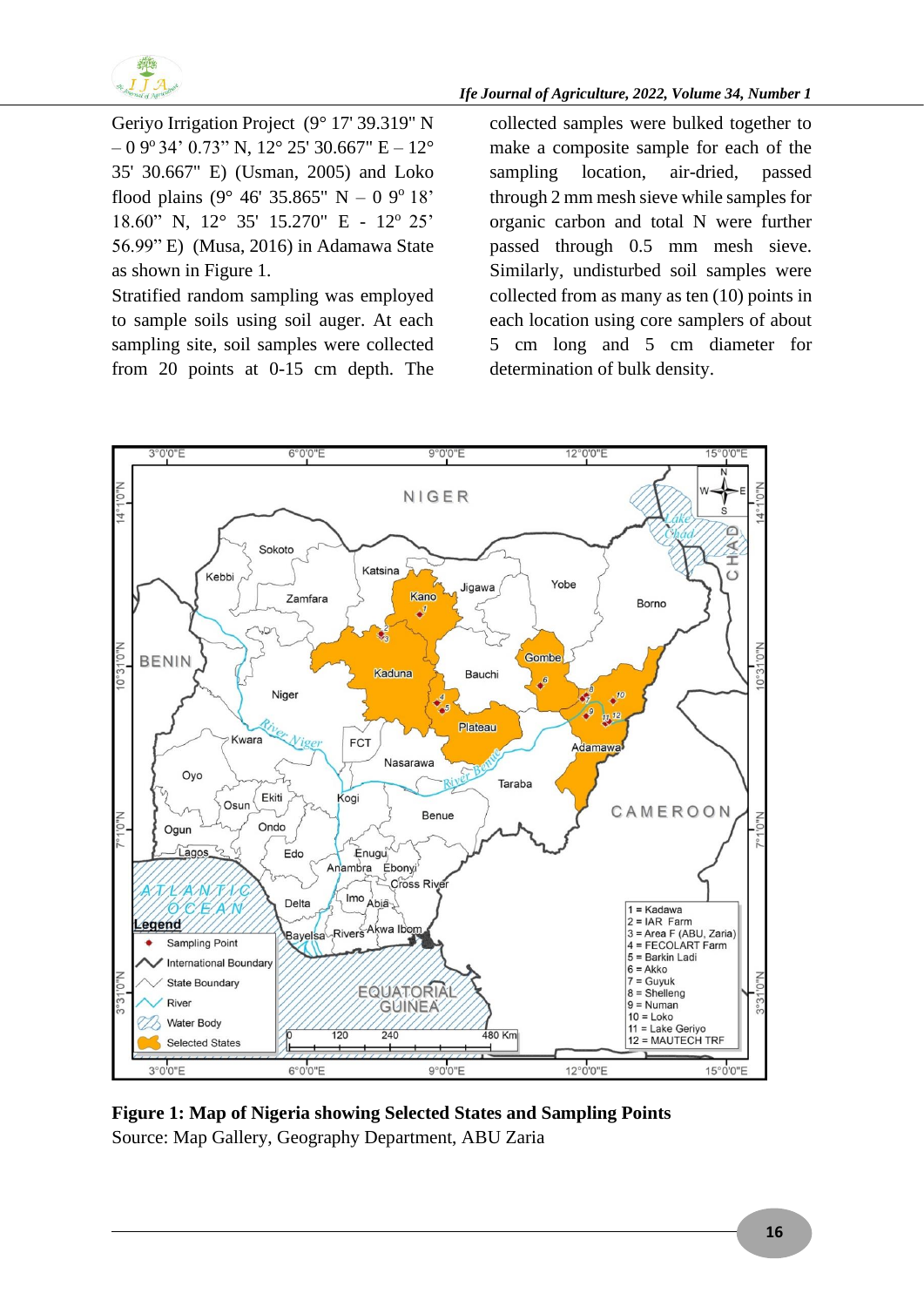

### **Soil Physical and Chemical Analysis**

Standard laboratory methods were adopted in the determination of soil physical and chemical properties. The soil particle size analysis was determined as described by Jaiswal (2003). Bulk density was determined using the undisturbed soil samples and calculated using the expression as described by Blake and Hartge (1986).

The Bulk density  $= \frac{M_1 - M_2}{V}$  … … … (1) where;  $M_1$  = mass of core plus oven dry soil at 105 <sup>o</sup>C.

> $M_2$  = mass of the empty core, and  $V =$  Volume of the core.

Similarly, percentage porosity was calculated by assuming a particle density of 2.65 Mg m-<sup>3</sup> and then using the below expression:

Total Porosity =  $\left(1 - \frac{Bulk \ density}{Particle \ density}\right) \dots (2)$ 

Field capacity water (FCW) was determined from undisturbed soil sample by weighing known weight of dry soil, the soil was then saturated with water and allowed to drain for twenty (24) hours under gravity. The soil was re-weighed and the difference in weight was amount of water at field capacity. The soil pH (soil reaction) was measured using a glass electrode pH meter in a 1: 2.5 soil to water ratio and in  $0.01M$  CaCl<sub>2</sub> as described by Jaiswal (2003). The organic carbon was determined by Chromic acid wet oxidation method of Walkley and Black (1947). Total soil nitrogen was determined by wet digestion using the macro Kjeldahl digestion and distillation procedure as described by Jaiswal (2003). Similarly, available nitrogen content of the soils was extracted using 2 M KCl as described by Jaiswal (2003). The available phosphorus (Available P) was

determined using Bray 1 method as described by Bray and Kurtz (1945). The exchangeable bases were extracted in neutral 1N ammonium acetate (NH<sub>4</sub>OAc).  $Ca^{2+}$  and  $Mg^{2+}$ were determined by atomic absorption spectrophotometer while,  $K^+$  and  $Na^+$  were determined with a flame photometer (Jaiswal, 2003). Electrical Conductivity (EC) was determined in a 1: 2.5 (soil: water) suspension as described by Jaiswal (2003). Effective cation exchange capacity (ECEC) was determined by the summation method (Juo, 1978). The soil nitrate was determined using spectrophotometry by nitration of salicylic acid. Phosphate was extracted with sodium bicarbonate at pH of 8.5 as described by Jaiswal (2003). Sulphate in soil samples was extracted with 500 ppm of  $K_2H_2PO_4$ , turbidity was developed using gelatin- $BaCl<sub>2</sub>$ solution, and the optical density was measured using a spectrophotometer.

### **Data Analysis**

Pearson correlation was used to determine relationship between soil parameters. To study the multivariate structure of the data, Principal components analysis (PCA) was employed to remove redundant variables and determine the driving soil properties that account for the variability in the soil samples. This was achieved by identifying similarities among the different soil samples in an effort to group them in relation to physical and chemical attributes. Scree-plot which is a graph of eigenvalues was produced to establish the number of components that should be removed. This graph arranges the eigenvalues according to the main components, by plotting the variance percentage by each attribute. Having established the components to be adopted,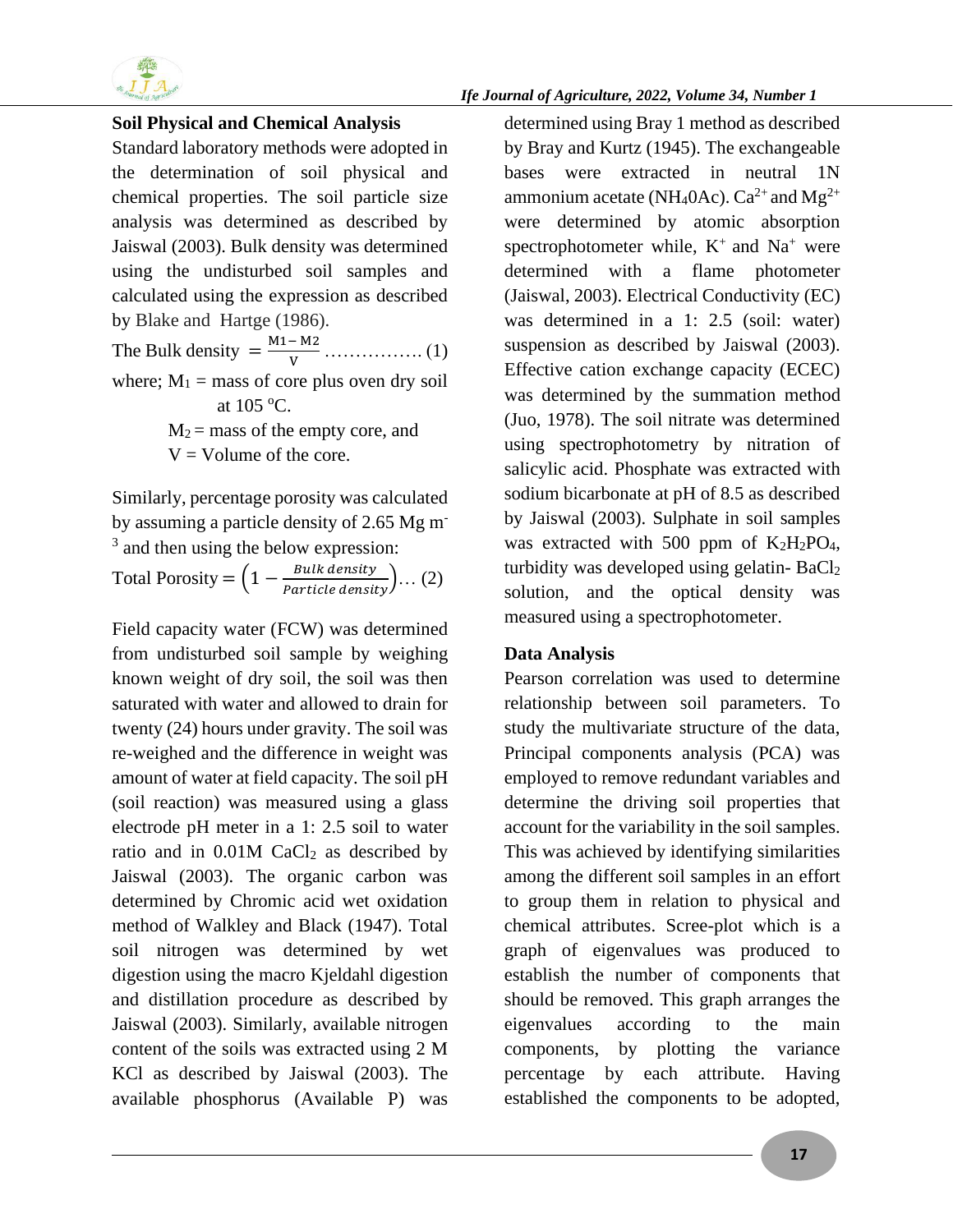

PCA was carried out to obtain a fewer set of variable in linear combinations that would retain most of the information provided by the original ones(Smith, 2002). The basis for selecting the number of components were an eigenvalue greater than 1.00 and a cumulative variance of over 70 to 80 % (Ferre, 1995). Also, Varimax rotation was adopted to simplify interpretation. This method transforms the factor coefficient such that the correlation values among factors and *n* original variables are between zero and 1 (Ferre, 1995).

# **RESULTS AND DISCUSSION Characteristics of soil in the study area**

The summary statistics of the soil physical and chemical properties of the study area are presented in Table 1. Maximum sand, silt and clay contents of 78%, 48% and 35% respectively were recorded with mean values of 56.1%, 24.6% and 19.2 % for sand, silt and clay respectively. Higher sand content recorded compared to those of silt and clay is in line with the reports of Sonneveld (2005), Jibrin *et al*. (2008), and Adamu and Aliyu (2012) reported that soils of Nigeria's Savanna are mostly sandy with little silt and clay contents. Highest and lowest soil bulk density of 1.64 and 1.39 M  $\text{gm}^3$  respectively was recorded with a mean value of 1.44 M  $gm<sup>-3</sup>$  (Table 1). This mean bulk density value is optimum for root development. Hunt and Gilkes (1992) reported critical bulk density values of 1.6 M gm<sup>-3</sup> for restricting root growth.

Mean soil pH values of 6.0 and 5.2 in water and CaCl<sub>2</sub> respectively were observed. This soil pH fall within the slightly to moderately acidic range based on the classification by

Black (1965). Mustapha *et al.* (2011) and Sonneveld (2005) reported similar pH range for soils of the Savanna and associated it to the high sand contents of Savanna soils which resulted in leaching of basic cations. Soil EC values were low and ranged from 0.07 to 0.10 dS m-1 . This is an indication of low salt concentration of the soil suggesting that there is no salinity problem.

Results on soil organic carbon content of the sampling locations revealed highest and lowest organic carbon content of 16.60 and 2.60 g  $\text{kg}^{-1}$  respectively. These values reflected low organic carbon according to the classification of Beernaert and Bitondo (1992) and Esu (1991). They reported critical organic carbon values of  $10-20$  g  $\text{kg}^{-1}$ . Similarly, Mustapha and Nanlee (2007) reported similar organic carbon contents and linked the result to scanty vegetation and high decomposition rate typical of Savanna climate. Also, Raji and Mohammed (2000) reported that more than 80 % of Nigerian Savanna soils are low in organic carbon and only about 20 % of these soils have organic carbon content of greater than 10 g  $\text{kg}^{-1}$ . They attributed the result to high sand contents and scanty vegetation of the soils. Similar rating was reported by Marx *et al*. (1999).

Total and available nitrogen contents of the areas are generally low with mean values of 0.58 and 0.04 g  $kg^{-1}$  for total and available nitrogen respectively. These low nitrogen contents may be attributed to the low organic carbon contents of the soils (Table 1). Beernaert and Bitondo (1992) reported a critical N value of 0.5 to 1.25 g  $kg^{-1}$  for optimum crop production. Available P contents ranged from 3.33 to 24.80 mg  $kg^{-1}$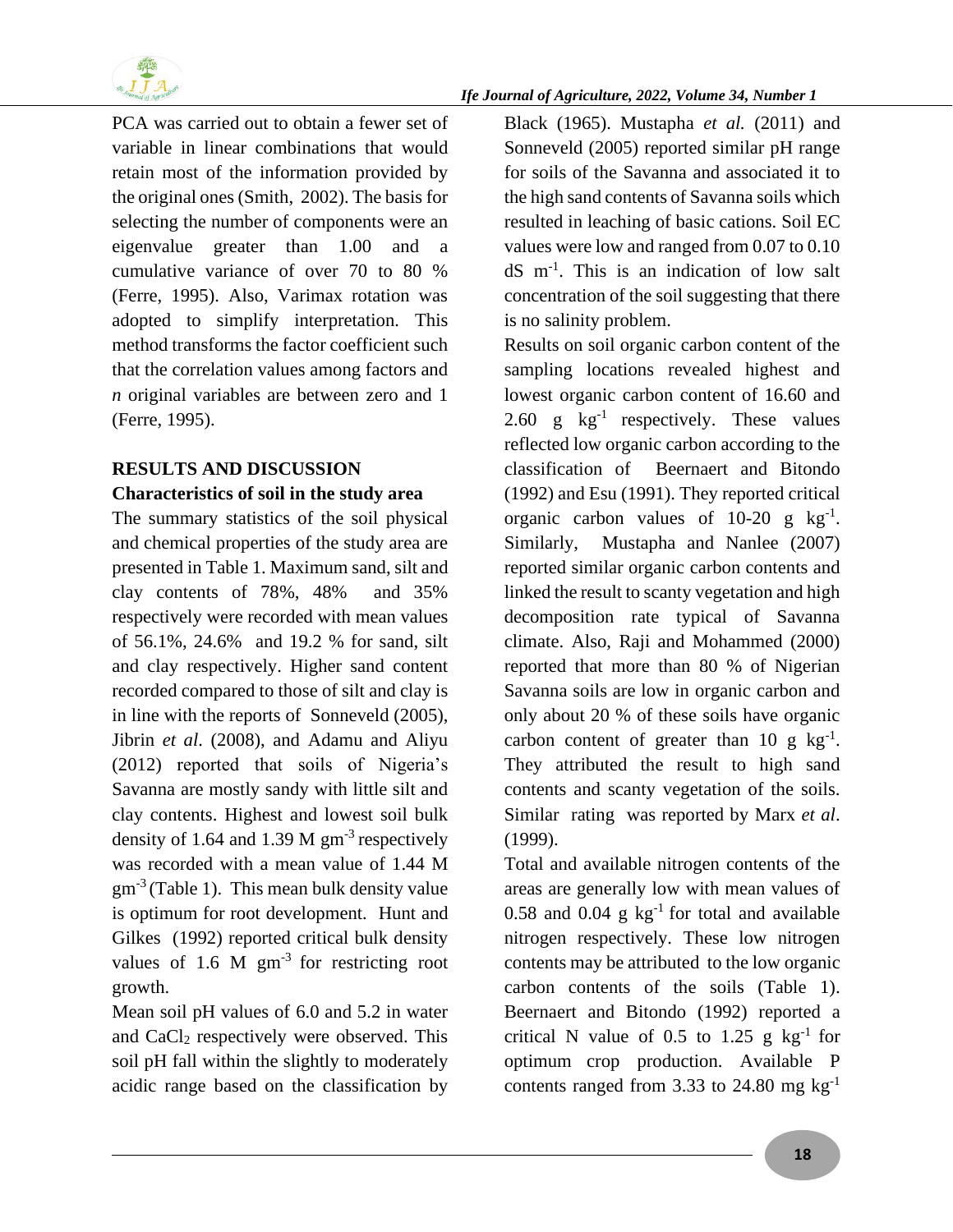

with a mean value of  $14.65$  mg kg<sup>-1</sup>. This falls between medium to low Available P content based on the classification of Marx *et al*. (1999) and Esu (1991). Highest and lowest effective cation exchange capacity (ECEC) of 25.65 and 4.17 cmol  $(+)$  kg<sup>-1</sup> were observed (Table 1). These values are rated medium to low based on the ratings of Black (1965).

### **Relationship among Soil Properties**

The Pearson's correlation matrix between soil properties is presented in Table 2. Results revealed little or low correlation between most of the soil properties. However, significant negative correlation was observed between sand and clay content as well as sand and silt content (*r*=-0.64, - 0.82 respectively). This implies that an increase in sand fraction of these soils resulted in reduction in clay and silt fractions of the soils.

**TABLE 1: SUMMARY STATISTICS OF SOIL PROPERTIES**

| Soil property           | Unit                        | Minimum | Maximum | Mean   | Standard deviation |
|-------------------------|-----------------------------|---------|---------|--------|--------------------|
| Sand                    | $\%$                        | 30.00   | 78.00   | 56.10  | 14.10              |
| Silt                    | $\%$                        | 10.00   | 48.00   | 24.62  | 10.82              |
| Clay                    | $\%$                        | 6.00    | 35.00   | 19.23  | 8.18               |
| <b>FCW</b>              |                             | 0.18    | 0.32    | 0.24   | 0.04               |
| <b>Bulk</b> density     | $\text{kg m}^{-3}$          | 1.39    | 1.64    | 1.44   | 0.18               |
| Porosity                | $\%$                        | 38.00   | 50.00   | 45.00  | 3.50               |
| $pH(H_2O)$              |                             | 5.05    | 7.46    | 6.04   | 0.58               |
| pH (CaCl <sub>2</sub> ) |                             | 4.26    | 6.57    | 5.17   | 0.64               |
| EC                      | $dS \, \text{m}^{-1}$       | 0.07    | 0.10    | 0.09   | 0.01               |
| Organic C               | $g kg^{-1}$                 | 2.60    | 16.60   | 9.37   | 6.72               |
| Total N                 | $g kg^{-1}$                 | 0.17    | 1.72    | 0.58   | 0.31               |
| Available N             | $g kg^{-1}$                 | 0.01    | 0.20    | 0.04   | 0.04               |
| $NO3^-$                 | $g kg^{-1}$                 | 0.00    | 0.09    | 0.02   | 0.02               |
| Sulphate                | $mg \, kg^{-1}$             | 3.53    | 740.57  | 141.45 | 173.64             |
| Available P             | $mg \, kg^{-1}$             | 3.33    | 84.18   | 14.65  | 14.76              |
| Ca                      | cmol $(+)$ kg <sup>-1</sup> | 1.51    | 24.80   | 9.34   | 5.22               |
| Mg                      | cmol $(+)$ kg <sup>-1</sup> | 0.23    | 4.13    | 1.48   | 1.01               |
| K                       | cmol $(+)$ kg <sup>-1</sup> | 0.09    | 2.20    | 0.61   | 0.60               |
| Na                      | cmol $(+)$ kg <sup>-1</sup> | 0.05    | 2.55    | 0.78   | 0.68               |
| $H+A1$                  | cmol $(+)$ kg <sup>-1</sup> | 0.40    | 3.60    | 1.32   | 0.52               |
| <b>ECEC</b>             | cmol $(+)$ kg <sup>-1</sup> | 4.17    | 25.65   | 13.53  | 6.94               |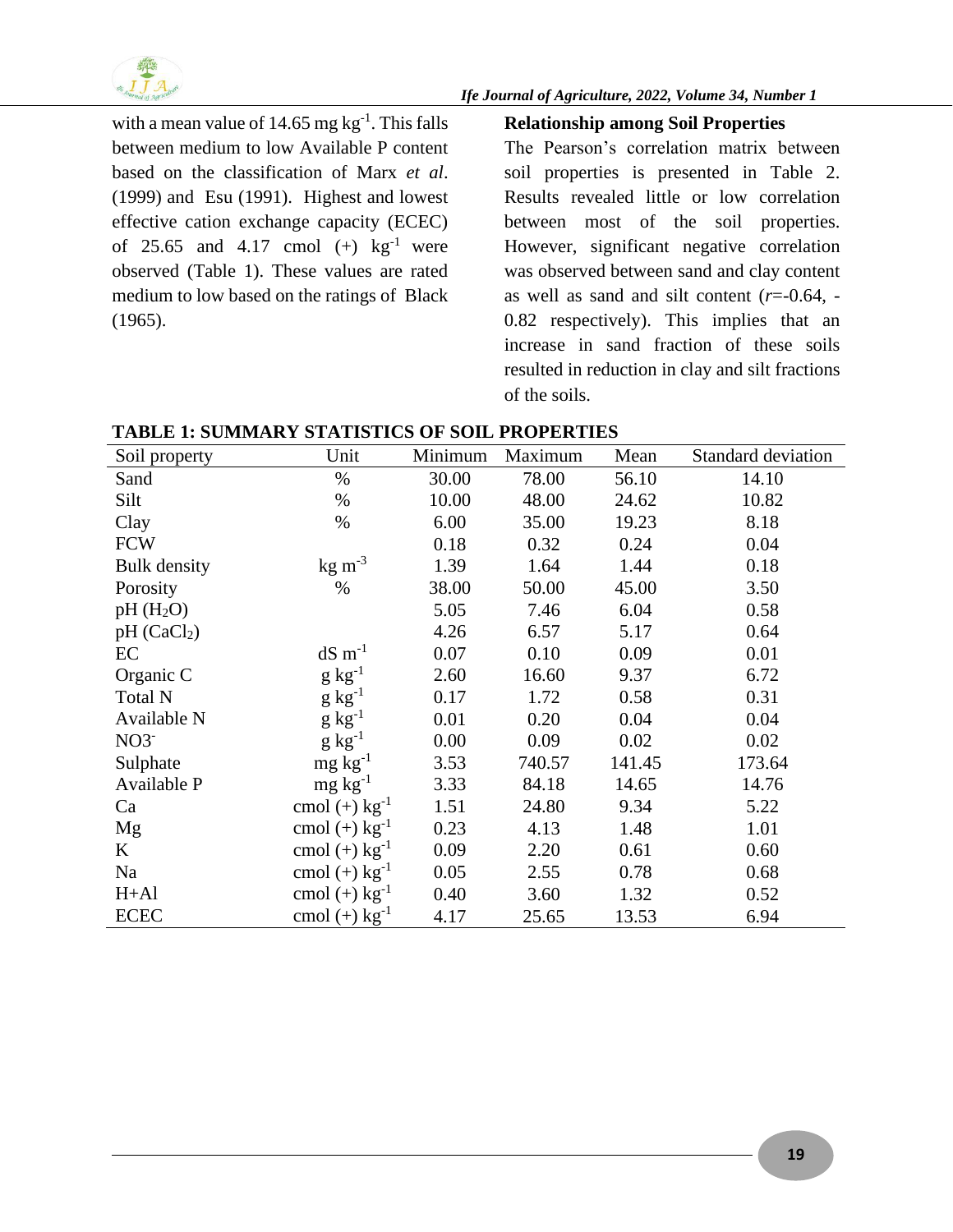

# **TABLE 2: CORRELATION MATRIX OF SOIL PROPERTIES**

| Soil<br>property           | Clay     | Silt         | Sand    | <b>FCW</b> | <b>BD</b>    | Porosity     | pН<br>(H <sub>2</sub> O) | pН<br>(CaCl <sub>2</sub> ) | EC<br>$(dSm-)$<br>$1\lambda$ | OC   | TN             | AVN         | NO <sub>3</sub> | Sulphate     | Available<br>$\mathbf{p}$ | Ca   | Mg   | K              | Na           | $H+A1$ |
|----------------------------|----------|--------------|---------|------------|--------------|--------------|--------------------------|----------------------------|------------------------------|------|----------------|-------------|-----------------|--------------|---------------------------|------|------|----------------|--------------|--------|
| Silt                       | $0.08\,$ | $\mathbf{1}$ |         |            |              |              |                          |                            |                              |      |                |             |                 |              |                           |      |      |                |              |        |
| Sand                       | 0.64     | $-0.82$      | 1       |            |              |              |                          |                            |                              |      |                |             |                 |              |                           |      |      |                |              |        |
| <b>FCW</b>                 | 0.90     | 0.50         | $-0.90$ | 1          |              |              |                          |                            |                              |      |                |             |                 |              |                           |      |      |                |              |        |
| <b>BD</b>                  | 0.65     | $-0.09$      | 0.45    | $-0.59$    | $\mathbf{1}$ |              |                          |                            |                              |      |                |             |                 |              |                           |      |      |                |              |        |
| porosity                   | 0.96     | 0.24         | $-0.75$ | 0.93       | $-0.65$      | $\mathbf{1}$ |                          |                            |                              |      |                |             |                 |              |                           |      |      |                |              |        |
| $pH(H_2O)$                 | 0.48     | 0.21         | $-0.44$ | 0.51       | 0.43         | 0.52         | 1                        |                            |                              |      |                |             |                 |              |                           |      |      |                |              |        |
| pH<br>(CaCl <sub>2</sub> ) | 0.50     | 0.45         | $-0.64$ | 0.63       | 0.39         | 0.58         | 0.83                     | $\mathbf{1}$               |                              |      |                |             |                 |              |                           |      |      |                |              |        |
| $\operatorname{EC}$        | 0.13     | $-0.14$      | 0.19    | $-0.18$    | 0.23         | $-0.12$      | 0.09                     | 0.04                       | $\mathbf{1}$                 |      |                |             |                 |              |                           |      |      |                |              |        |
| OC                         | 0.09     | $-0.24$      | 0.24    | $-0.18$    | 0.05         | $-0.16$      | $-0.26$                  | $-0.07$                    | 0.21                         | 1    |                |             |                 |              |                           |      |      |                |              |        |
| TN                         | 0.29     | 0.02         | $-0.18$ | 0.25       | $-0.34$      | 0.22         | $-0.17$                  | $-0.18$                    | $-0.23$                      | 0.10 | 1              |             |                 |              |                           |      |      |                |              |        |
| <b>AVN</b>                 | 0.03     | $-0.34$      | 0.25    | $-0.11$    | $-0.03$      | $-0.04$      | $-0.04$                  | 0.13                       | $-0.03$                      | 0.10 | $0.15 \quad 1$ |             |                 |              |                           |      |      |                |              |        |
| NO <sub>3</sub>            | 0.03     | $-0.34$      | 0.24    | $-0.11$    | $-0.03$      | $-0.04$      | $-0.04$                  | 0.14                       | $-0.03$                      | 0.11 |                | $0.16$ 1.00 | 1               |              |                           |      |      |                |              |        |
| Sulphate                   | 0.31     | $-0.22$      | $-0.01$ | 0.19       | $-0.33$      | 0.22         | $-0.05$                  | $-0.16$                    | 0.25                         | 0.30 | 0.20           | $-0.06$     | 0.06            | $\mathbf{1}$ |                           |      |      |                |              |        |
| Available<br>P             | 0.35     | $-0.35$      | 0.48    | $-0.46$    | 0.26         | $-0.48$      | 0.46                     | 0.55                       | 0.06                         | 0.23 | 0.11           | 0.22        | 0.21            | $-0.02$      | 1                         |      |      |                |              |        |
| Ca                         | 0.22     | $-0.39$      | 0.17    | 0.01       | $-0.09$      | 0.18         | $-0.29$                  | $-0.08$                    | $-0.01$                      | 0.23 | 0.01           | 0.45        | 0.45            | 0.11         | $-0.01$                   | 1    |      |                |              |        |
| Mg                         | 0.20     | $-0.48$      | 0.25    | $-0.03$    | $-0.02$      | 0.11         | $-0.21$                  | 0.03                       | 0.12                         | 0.26 | 0.22           | 0.58        | 0.58            | 0.23         | 0.08                      | 0.79 | 1    |                |              |        |
| K                          | 0.08     | $-0.55$      | 0.38    | $-0.16$    | $-0.09$      | $-0.02$      | $-0.37$                  | $-0.03$                    | 0.13                         | 0.27 | 0.01           | 0.73        | 0.73            | 0.10         | 0.13                      | 0.64 | 0.75 | $\blacksquare$ |              |        |
| Na                         | 0.26     | $-0.59$      | 0.61    | $-0.47$    | 0.17         | $-0.35$      | 0.10                     | 0.39                       | 0.05                         | 0.19 | 0.15           | 0.71        | 0.71            | 0.00         | 0.37                      | 0.50 | 0.56 | 0.70           | $\mathbf{1}$ |        |
| $H+A1$                     | 0.03     | $-0.06$      | 0.03    | 0.03       | 0.02         | 0.04         | $-0.34$                  | $-0.27$                    | 0.34                         | 0.07 | 0.01           | 0.02        | 0.01            | 0.03         | $-0.14$                   | 0.08 | 0.07 | 0.31           | 0.08         | 1      |
| <b>ECEC</b>                | 0.17     | $-0.47$      | 0.26    | $-0.05$    | $-0.06$      | 0.12         | $-0.30$                  | $-0.04$                    | 0.05                         | 0.26 | 0.03           | 0.56        | 0.55            | 0.12         | 0.04                      | 0.98 | 0.86 | 0.76           | 0.62         | 0.18   |

Values in bold are different from 0 with a significance level of 5%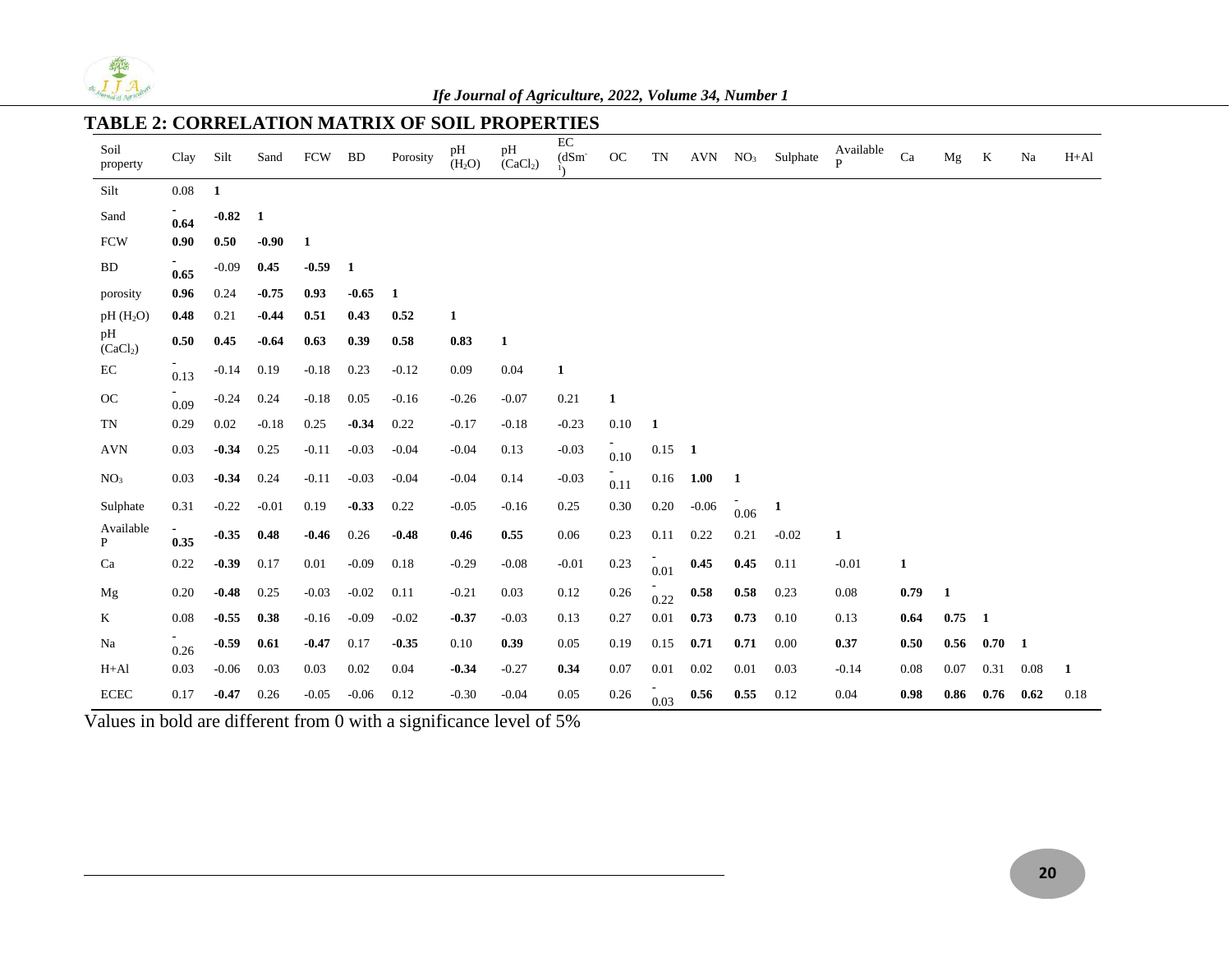

and vice versa. Significant positive correlation was observed between field capacity water (FCW) and clay content (*r*= 0.90) as well as FCW and silt content  $(r=0.5)$ . This suggests that an increase in clay and silt fractions of the soils resulted in a corresponding increase in FCW and may not be unconnected to higher number of micropores of these soil fractions. Adamu and Aliyu (2012) recorded high water holding capacity in Loamy sand soil with a high amount of soil organic matter content and attributed the result to fine texture. However, a very high but negative correlation between FCW and sand content (*r*=-0.9) as well as between FCW and bulk density (*r*=-0.59) was observed and may be due to the many macropores present in sand which allow free drainage. Shehu *et al*. (2015) linked low water retention of the Savanna soils of Shanono and Bunkure Local Government Areas of Kano State, Nigeria to the low level of organic carbon with a high proportion of sand particles.

Pearson's correlation coefficient revealed significant (*P*<0.05) negative correlation between bulk density and clay content as well as bulk density and porosity (*r*=-0.65). This may be due to the weightless nature of pore spaces as well as the lighter weight of clay particles compared to their larger sand counterpart. However, highly significant (*P*<0.01) correlation was observed between porosity and clay as well as porosity and FCW  $(r=0.96)$  and  $(r=0.93)$  respectively. Significant (*P*<0.05) positive correlation between soil pH with clay, FCW and porosity may due lower leaching of basic cations with increasing clay content. Similarly, negative correlation between pH and sand content may

be due to leaching of the basic cations from the soils which result in the soil becoming more acidic (Table 2). A highly significant (*P*<0.01) positive correlation was observed between  $NO_3$ <sup>-</sup> and available nitrogen (r= 1.00). This implies that an increase in available nitrogen of the soils will result in a corresponding increase in soil nitrate concentration. Highly significant positive relation was observed between AVN and  $NO<sub>3</sub>$  with K and Na (Table 2). Similarly, there is a highly significant positive correlation between ECEC with all the basic cation. This is anticipated as the exchangeable bases accounted for almost all ECEC.

## **Principal Components Analysis**

The suitability of using principal component analysis (PCA) was assessed by determining the Kaiser- Mayer-Olkin (KMO). This helps to determine if the samples are adequate to perform PCA. Result revealed a KMO value of 0.597 (Table 3) suggesting that the sample are sufficient for PCA. Abdulkareem *et al*. (2019); Smith (2002) reported that if KMO value is  $\geq 0.5$ , PCA can be carried out on the data.

### **Selection of Principal Components**

Twenty-one (21) soil properties were subjected to PCA where 21 principal components (PCs) were identified (Table 4). However, scree plot (Fig. 2) shows that only six (6) PCs were most valuable as they have eigen value of >1 and a cumulative variance of 83.55 % (Table 4). These six PCs were selected and retained. The most influential among the PCs is PC 1 with an eigenvalue of 6.35 and accounted for 28.86 % of the cumulative variance. Similarly, PC 2, 3, 4, 5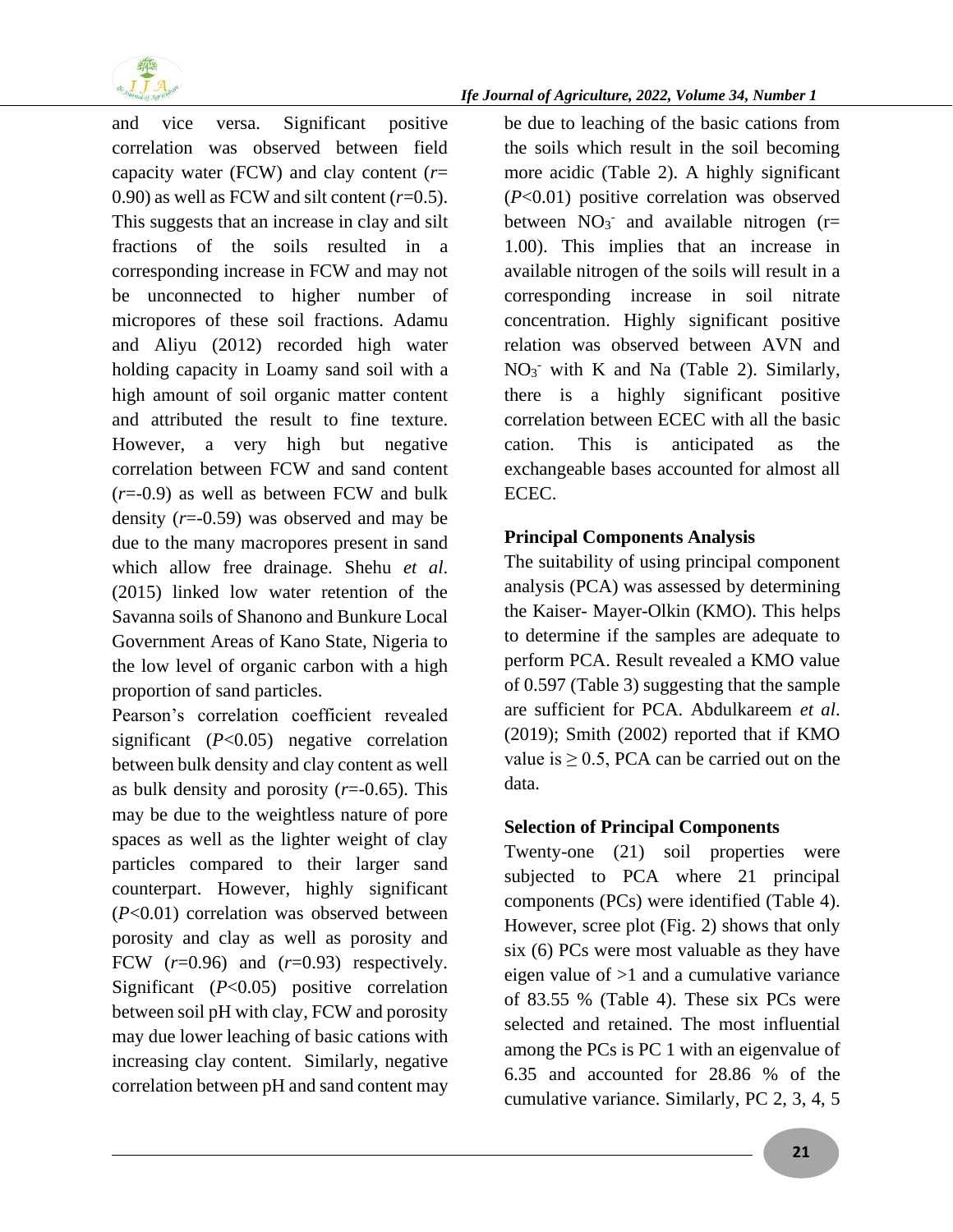

and 6 have eigenvalues of 5.17, 2.55, 1.41 and 1.29 respectively with variability of 23.48, 11.58,7.37 and 5.88 % for PC 2, 3, 4,5 and 6 respectively (Table 4). After varimax rotation, PC 1 has strong positive loading of clay, FCW and porosity (0.936, 0.934 and 0.955 respectively) (Table 5 and 6). Similarly, strong but negative loading of sand with an Eigen value of -0.775 and bulk density (-0.708) were recorded. These properties are related to water movement and holding capacity of the soils and indicates that the moisture characteristics of these soils are significant contributors to the soil variability. Strong positive correlation

observed between clay, FCW and porosity with PC 1 (Table 6) suggests that increase in this soil properties will lead to a corresponding increase in moisture retention and movement within these soils. While strong but negative correlation observed between sand and bulk density (Table 6), indicates that high sand and bulk density will lead to a reduction in the water holding capacity of these soils. Adamu and Aliyu (2012) reported increased water holding capacity in soils with finer texture and linked it to high clay and organic matter content of the soils.

**TABLE 3 KAISER-MEYER-OLKIN (KMO) MEASURE OF SAMPLING ADEQUACY**

| Soil property             | <b>KMO</b> values |
|---------------------------|-------------------|
| Clay                      | 0.609             |
| Silt                      | 0.565             |
| Sand                      | 0.666             |
| <b>FCW</b>                | 0.887             |
| <b>Bulk</b> density       | 0.699             |
| Porosity                  | 0.633             |
| pH(H <sub>2</sub> O)      | 0.616             |
| pH (CaCl <sub>2</sub> )   | 0.625             |
| $EC$ (dSm <sup>-1</sup> ) | 0.423             |
| <b>OC</b>                 | 0.646             |
| TN                        | 0.197             |
| <b>AVN</b>                | 0.506             |
| NO <sub>3</sub>           | 0.503             |
| Sulphate                  | 0.383             |
| Available P               | 0.770             |
| Ca                        | 0.506             |
| Mg                        | 0.591             |
| K                         | 0.868             |
| Na                        | 0.787             |
| $H+A1$                    | 0.425             |
| <b>ECEC</b>               | 0.568             |
| <b>KMO</b>                | 0.597             |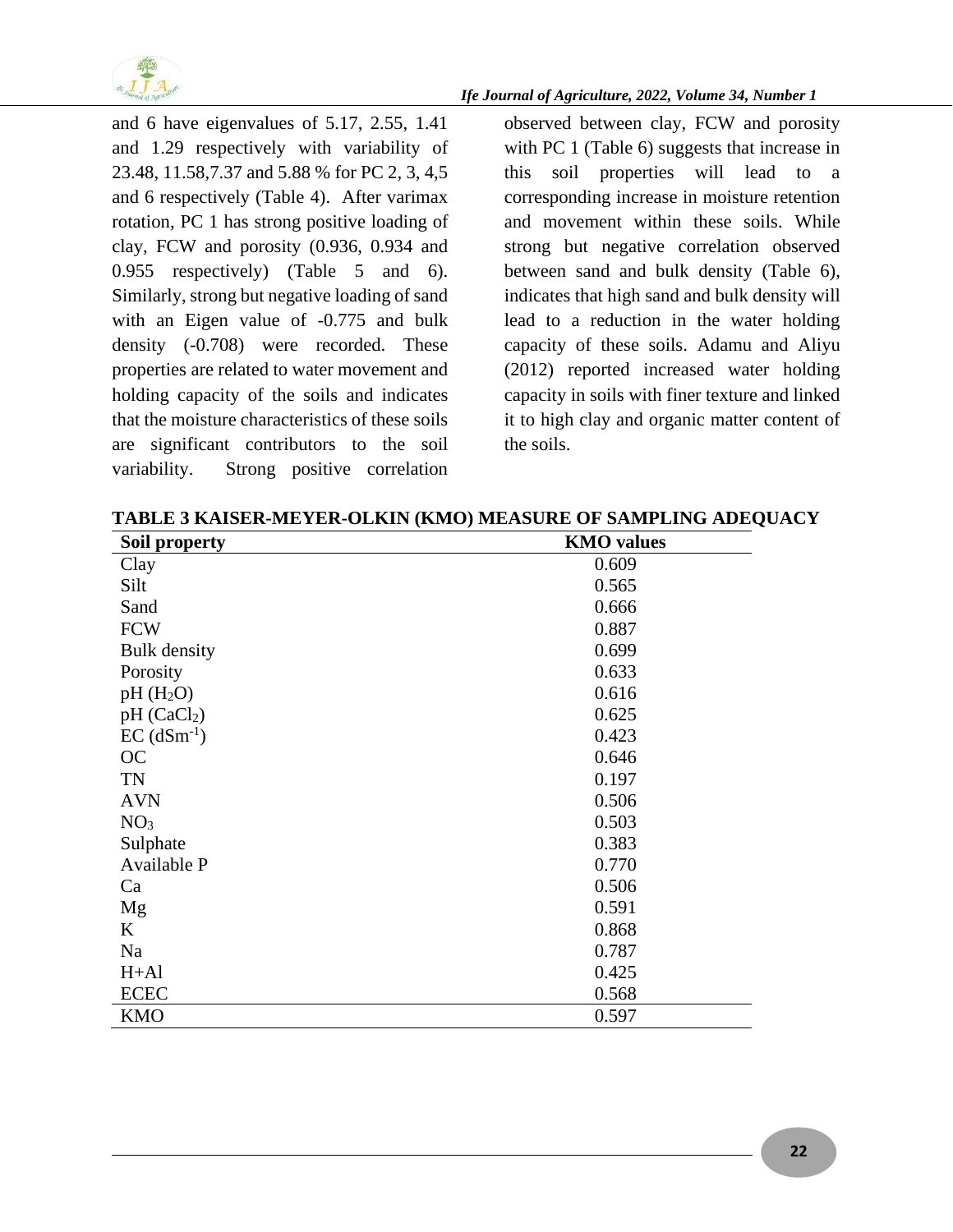



**Figure 2: Scree plot of extracted PCs or factors (factors with Eigenvalue ≥ 1 are considered the most significant)**

| <b>PC</b>       | Eigen value | Variability (%) | Cumulative $(\frac{6}{6})$ |
|-----------------|-------------|-----------------|----------------------------|
| PC <sub>1</sub> | 6.349       | 28.860          | 28.860                     |
| PC <sub>2</sub> | 5.166       | 23.482          | 52.342                     |
| PC <sub>3</sub> | 2.547       | 11.579          | 63.921                     |
| PC <sub>4</sub> | 1.621       | 7.366           | 71.287                     |
| PC <sub>5</sub> | 1.406       | 6.389           | 77.676                     |
| PC <sub>6</sub> | 1.293       | 5.878           | 83.554                     |
| PC <sub>7</sub> | 0.843       | 3.832           | 87.387                     |
| PC <sub>8</sub> | 0.640       | 2.909           | 90.296                     |
| PC <sub>9</sub> | 0.554       | 2.520           | 92.816                     |
| <b>PC</b> 10    | 0.465       | 2.116           | 94.932                     |
| <b>PC</b> 11    | 0.385       | 1.749           | 96.681                     |
| <b>PC</b> 12    | 0.298       | 1.356           | 98.037                     |
| PC 13           | 0.169       | 0.769           | 98.806                     |
| <b>PC 14</b>    | 0.106       | 0.481           | 99.287                     |
| <b>PC 15</b>    | 0.086       | 0.389           | 99.676                     |
| PC 16           | 0.048       | 0.218           | 99.894                     |
| <b>PC</b> 17    | 0.019       | 0.089           | 99.983                     |
| <b>PC 18</b>    | 0.004       | 0.016           | 99.999                     |
| PC 19           | 0.000       | 0.001           | 99.999                     |
| <b>PC 20</b>    | 0.000       | 0.000           | 100.000                    |
| PC 21           | 0.000       | 0.000           | 100.000                    |

**TABLE 4: EIGENVALUE, VARIABILITY AND CUMULATIVE PERCENTAGE OF EXTRACTED PCs**

Values in bold represents PCs with Eigen value  $\geq 1$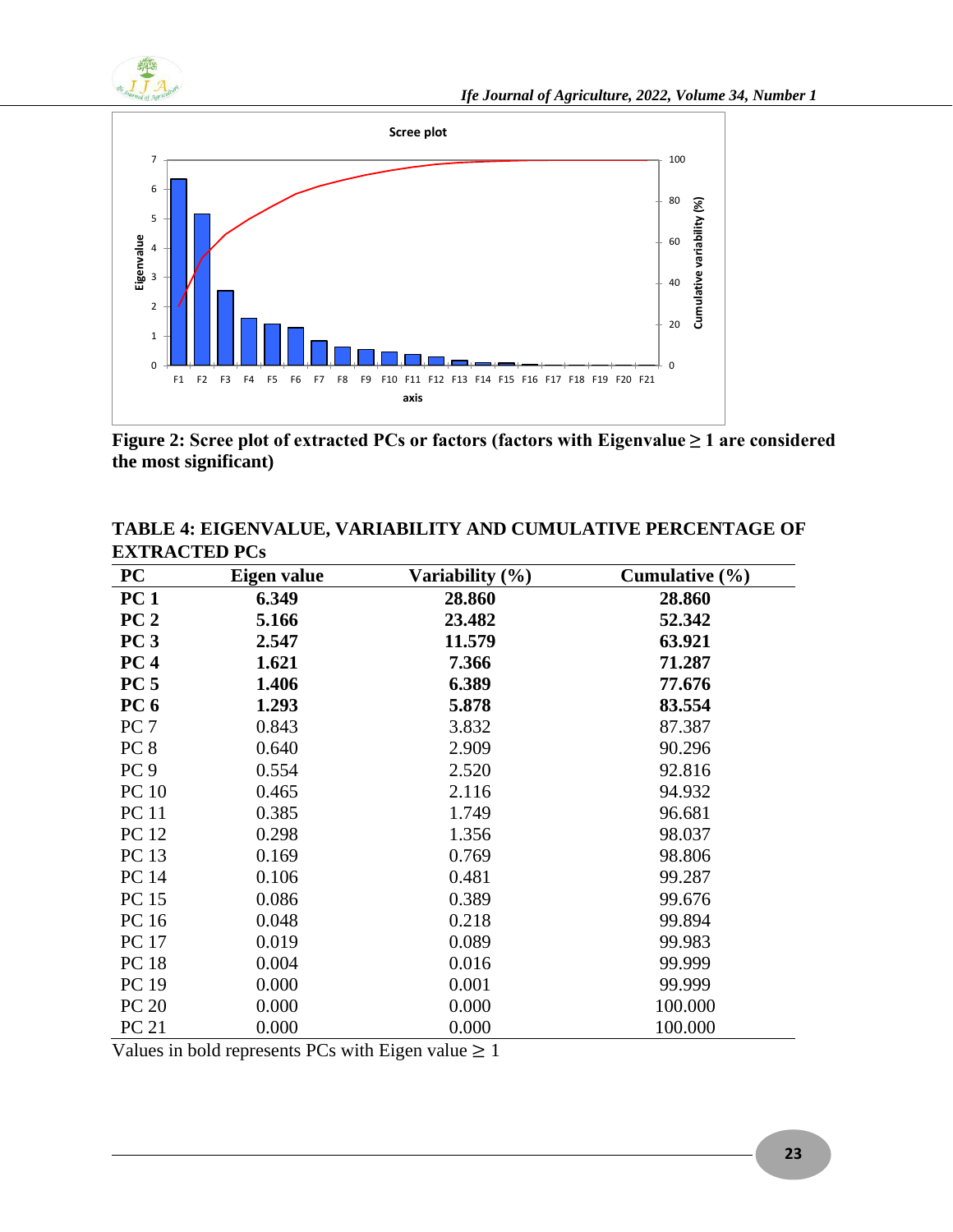

*Ife Journal of Agriculture, 2022, Volume 34, Number 1*

| <b>TABLE 5: FACTOR LOADINGS AFTER VARIMAX ROTATION</b> |                 |                 |                 |                 |                 |                 |  |  |  |  |
|--------------------------------------------------------|-----------------|-----------------|-----------------|-----------------|-----------------|-----------------|--|--|--|--|
| Soil property                                          | PC <sub>1</sub> | PC <sub>2</sub> | PC <sub>3</sub> | PC <sub>4</sub> | PC <sub>5</sub> | PC <sub>6</sub> |  |  |  |  |
| Clay                                                   | 0.936           | 0.133           | $-0.042$        | $-0.038$        | 0.093           | 0.069           |  |  |  |  |
| Silt                                                   | 0.299           | $-0.570$        | $-0.124$        | $-0.350$        | $-0.395$        | $-0.071$        |  |  |  |  |
| Sand                                                   | $-0.775$        | 0.361           | 0.119           | 0.291           | 0.250           | 0.018           |  |  |  |  |
| <b>FCW</b>                                             | 0.934           | $-0.125$        | $-0.078$        | $-0.195$        | $-0.096$        | 0.040           |  |  |  |  |
| <b>Bulk</b> density                                    | $-0.708$        | $-0.056$        | 0.160           | 0.043           | $-0.166$        | $-0.292$        |  |  |  |  |
| Porosity                                               | 0.955           | 0.044           | $-0.038$        | $-0.124$        | $-0.004$        | $-0.020$        |  |  |  |  |
| $pH(H_2O)$                                             | $-0.428$        | $-0.202$        | 0.085           | 0.805           | $-0.163$        | $-0.026$        |  |  |  |  |
| pH (CaCl <sub>2</sub> )                                | $-0.550$        | 0.091           | $-0.002$        | 0.724           | $-0.049$        | $-0.014$        |  |  |  |  |
| EC                                                     | $-0.092$        | 0.022           | 0.968           | 0.001           | 0.066           | $-0.077$        |  |  |  |  |
| <b>OC</b>                                              | $-0.210$        | 0.122           | 0.106           | $-0.262$        | 0.775           | 0.107           |  |  |  |  |
| <b>TN</b>                                              | 0.215           | 0.006           | $-0.203$        | $-0.080$        | 0.122           | 0.837           |  |  |  |  |
| <b>AVN</b>                                             | $-0.035$        | 0.836           | $-0.009$        | 0.089           | $-0.381$        | 0.295           |  |  |  |  |
| NO <sub>3</sub>                                        | $-0.033$        | 0.833           | $-0.012$        | 0.091           | $-0.382$        | 0.296           |  |  |  |  |
| Sulphate                                               | 0.371           | 0.063           | 0.339           | 0.214           | 0.586           | 0.219           |  |  |  |  |
| Available P                                            | $-0.470$        | 0.146           | 0.012           | 0.422           | 0.151           | 0.364           |  |  |  |  |
| Ca                                                     | 0.128           | 0.808           | $-0.094$        | $-0.109$        | 0.268           | $-0.270$        |  |  |  |  |
| Mg                                                     | 0.108           | 0.869           | 0.084           | 0.037           | 0.207           | $-0.285$        |  |  |  |  |
| K                                                      | $-0.079$        | 0.892           | 0.127           | $-0.223$        | 0.078           | 0.112           |  |  |  |  |
| Na                                                     | $-0.396$        | 0.780           | 0.002           | 0.108           | 0.019           | 0.255           |  |  |  |  |
| $H+A1$                                                 | $-0.072$        | 0.124           | 0.454           | $-0.600$        | $-0.041$        | 0.120           |  |  |  |  |
| <b>ECEC</b>                                            | 0.061           | 0.896           | $-0.013$        | $-0.130$        | 0.237           | $-0.201$        |  |  |  |  |
| Eigen value                                            | 6.349           | 5.166           | 2.547           | 1.621           | 1.406           | 1.293           |  |  |  |  |
| Variability (%)                                        | 22.759          | 25.483          | 10.678          | 10.017          | 7.969           | 6.649           |  |  |  |  |
| Cumulative (%)                                         | 22.759          | 48.241          | 58.919          | 68.936          | 76.905          | 83.554          |  |  |  |  |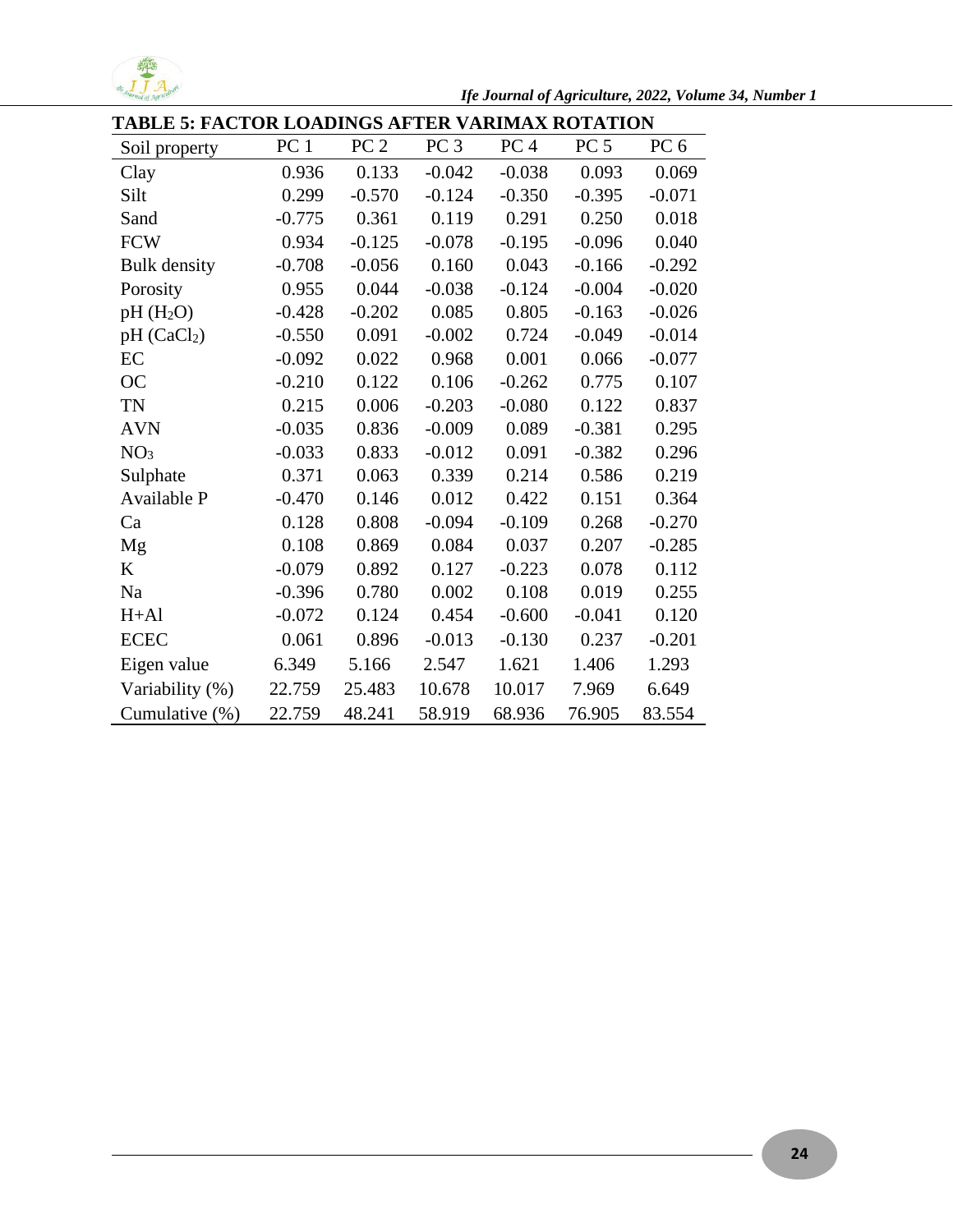

# **TABLE 6: CORRELATIONS BETWEEN VARIABLES AND FACTORS AFTER VARIMAX ROTATION**

| Soil property           | PC <sub>1</sub> | PC <sub>2</sub> | PC <sub>3</sub> | PC <sub>4</sub> | PC <sub>5</sub> | PC <sub>6</sub> |
|-------------------------|-----------------|-----------------|-----------------|-----------------|-----------------|-----------------|
| Clay                    | 0.936           | 0.133           | $-0.042$        | $-0.038$        | 0.093           | 0.069           |
| Silt                    | 0.299           | $-0.570$        | $-0.124$        | $-0.350$        | $-0.395$        | $-0.071$        |
| Sand                    | $-0.775$        | 0.361           | 0.119           | 0.291           | 0.250           | 0.018           |
| <b>FCW</b>              | 0.934           | $-0.125$        | $-0.078$        | $-0.195$        | $-0.096$        | 0.040           |
| <b>Bulk</b> density     | $-0.708$        | $-0.056$        | 0.160           | 0.043           | $-0.166$        | $-0.292$        |
| Porosity                | 0.955           | 0.044           | $-0.038$        | $-0.124$        | $-0.004$        | $-0.020$        |
| $pH(H_2O)$              | $-0.428$        | $-0.202$        | 0.085           | 0.805           | $-0.163$        | $-0.026$        |
| pH (CaCl <sub>2</sub> ) | $-0.550$        | 0.091           | $-0.002$        | 0.724           | $-0.049$        | $-0.014$        |
| EC                      | $-0.092$        | 0.022           | 0.968           | 0.001           | 0.066           | $-0.077$        |
| <b>OC</b>               | $-0.210$        | 0.122           | 0.106           | $-0.262$        | 0.775           | 0.107           |
| <b>TN</b>               | 0.215           | 0.006           | $-0.203$        | $-0.080$        | 0.122           | 0.837           |
| <b>AVN</b>              | $-0.035$        | 0.836           | $-0.009$        | 0.089           | $-0.381$        | 0.295           |
| NO <sub>3</sub>         | $-0.033$        | 0.833           | $-0.012$        | 0.091           | $-0.382$        | 0.296           |
| Sulphate                | 0.371           | 0.063           | 0.339           | 0.214           | 0.586           | 0.219           |
| Available P             | $-0.470$        | 0.146           | 0.012           | 0.422           | 0.151           | 0.364           |
| Ca                      | 0.128           | 0.808           | $-0.094$        | $-0.109$        | 0.268           | $-0.270$        |
| Mg                      | 0.108           | 0.869           | 0.084           | 0.037           | 0.207           | $-0.285$        |
| K                       | $-0.079$        | 0.892           | 0.127           | $-0.223$        | 0.078           | 0.112           |
| Na                      | $-0.396$        | 0.780           | 0.002           | 0.108           | 0.019           | 0.255           |
| $H + Al$                | $-0.072$        | 0.124           | 0.454           | $-0.600$        | $-0.041$        | 0.120           |
| <b>ECEC</b>             | 0.061           | 0.896           | $-0.013$        | $-0.130$        | 0.237           | $-0.201$        |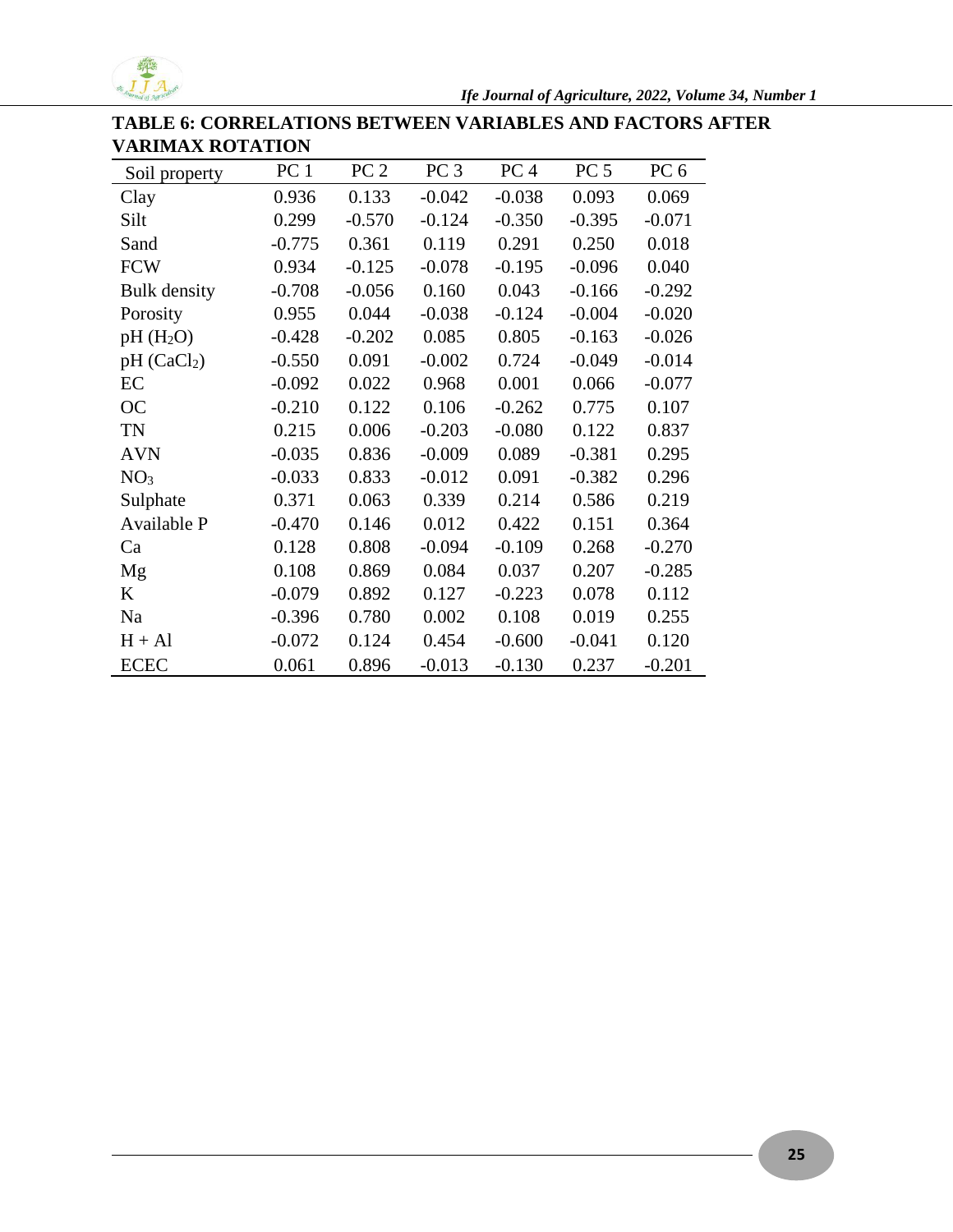

Principal component 2 contains a strong positive loading of available nitrogen, nitrate,  $Ca^{2+}$ ,  $Mg^{2+}$ ,  $K^+$ ,  $Na^+$  and ECEC (Table 5). These properties are related to the nutrient holding capacity of the soils which is a reflection of soil fertility. Strong loading of available nitrogen, nitrate,  $Ca^{2+}$ ,  $Mg^{2+}$ ,  $K^+$ , Na<sup>+</sup> and ECEC observed (Table 5 and 6) suggests that variation in nutrients holding ability of these soils is a factor contributing to their variability. Strong positive relationship observed between these factors and PC 2 implied that the higher the available nitrogen, nitrate,  $Ca^{2+}$ ,  $Mg^{2+}$ ,  $K^+$ ,  $Na^+$  and ECEC of these soils, the higher the soil fertility. Dai *et al*. (2018); Arit (2016) reported that soil cation exchange capacity reflects the retention and supply capacity of soil nutrients. They opined that it is an important indicator for evaluating soil fertility and the higher the ECEC the higher the soil fertility.

Similarly, PC 3 has a strong positive loading of EC (Table 5). This suggests that the soil EC has strong influence in determining the variability of these soils and the PC is associated with soil salinity. This may be attributed to the quality of irrigation water as some of these locations have been under dry and wet season farming for a long period. Also, high positive correlation observed between this PC and EC (Table 7) indicates that as the EC increases, the salinity of the soil increases and vice versa. Kwaghe *et al*. (2017) linked higher EC in their study area to increasing soluble salts concentration from irrigation water.

PC 4 shows a strong positive loading of pH in water and CaCl<sub>2</sub> had a moderate negative loading of  $H + Al$  (Table 5). The positive

#### *Ife Journal of Agriculture, 2022, Volume 34, Number 1*

moderate loading of pH in water and CaCl<sub>2</sub> and moderate negative loading of  $H + Al$  is related to soil reaction and indicates the contribution of these variables to the variability of these soils. This correlation of the factors with PC 4 revealed a high positive relationship between pH in  $CaCl<sub>2</sub>$  and PC 4 while moderate but negative correlation was observed between  $H + Al$  and PC 4 (Table 6). Barreto *et al.* (2006) reported lower pH with increasing potential acidity  $(H + Al)$  and linked it to leaching of the basic cations.

Also, PC 5 was reported to have a strong positive loading of organic and a moderate loading of sulphate (Table 5). High loading of organic carbon is an indication of the variable organic matter content of these soils due to differences in vegetation cover and high temperature associated with the Savanna climate. It may also be due to the alternate wet and dry seasons obtainable in this region. Similarly, moderate loading of sulfur may be due to the fact that significant quantity of sulfur is being contributed by organic matter. Oldham (2021) reported that Organic matter is the source of organic sulfur compounds and is the main source of soil sulfur in most soils.

PC 6 has a strong positive loading of total nitrogen (Table 5). This may be related to the contribution of organic carbon to the soil variability. This PC is associated with organic matter which relates to soil fertility. Mustapha *et al.* ( 2011), Yang *et al*. (2013), and Uzoho *et al*. (2014) reported increasing N contents with the higher organic carbon content.

### **CONCLUSION**

Results from this study highlighted that multivariate analysis is appropriate for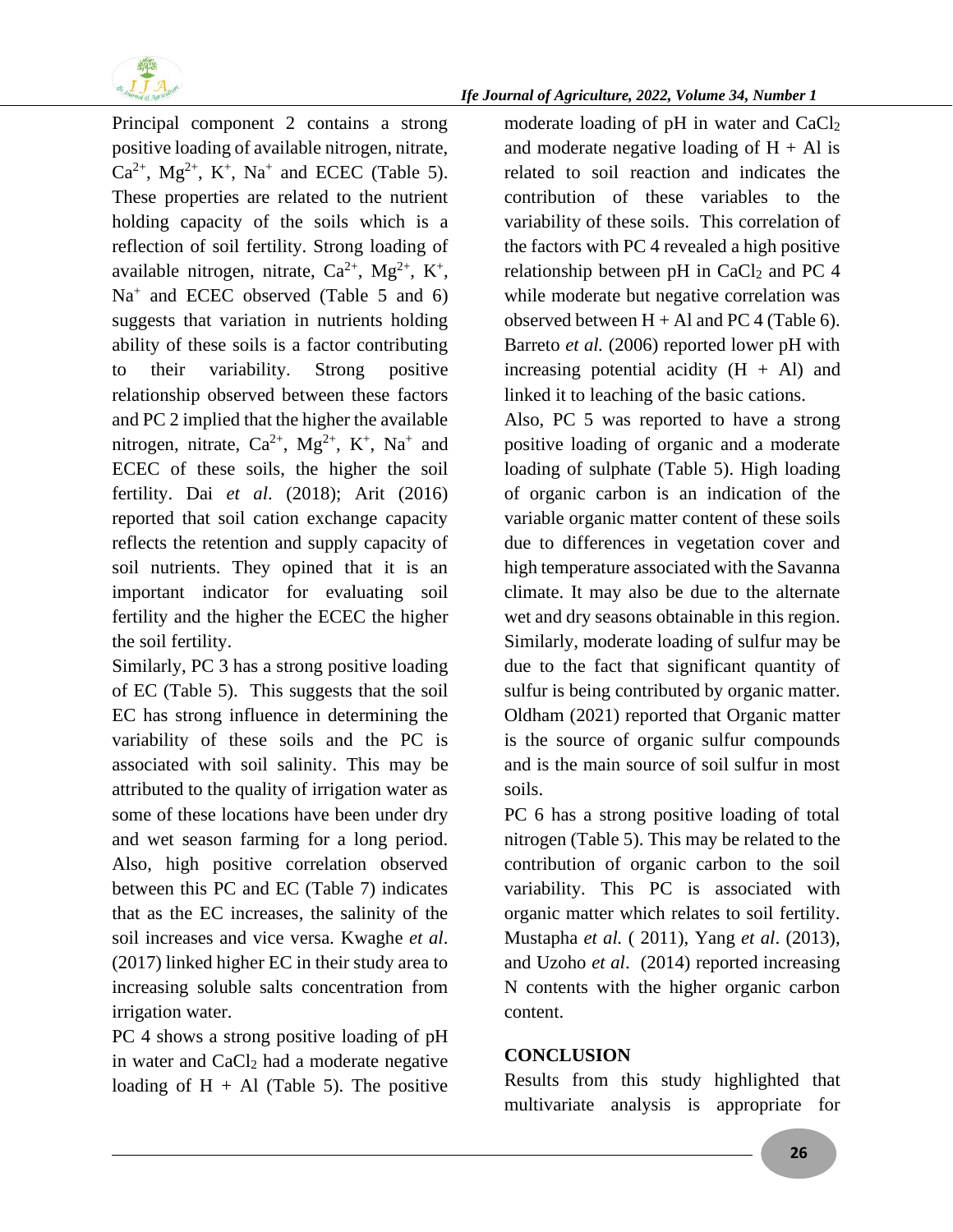

studying large datasets to determine soil variability contributors among soils of the study area. Results revealed that clay content, FCW, soil porosity, total nitrogen, available nitrogen, nitrate, exchangeable bases, ECEC, EC, pH in  $CaCl<sub>2</sub>$ , H + Al, organic carbon and sulphate were the main soil properties influencing soil variability under this study. Therefore, soil properties that are key contributors to soil variability in the Nigerian Savanna are those related to water and nutrients retention as well as those of soil salinity and reaction. Management of these properties through the incorporation of organic residues is key for economic and environmentally sustainable agricultural practices in the Nigerian Savanna.

# **REFERENCES**

- Abdulkareem, J. H., Umar, D. A., Gabasawa, A. I., Anyika, C., and Jamil, N. R. (2019). Long-Term Water Quality Assessment in a Tropical Monsoon. *Science and Technology*, *27*(4), 1955–1959.
- Adamu, G. K., & Aliyu, A. K. (2012). Determination of the Influence of Texture and Organic Matter on Soil Water Holding Capacity in and Around Tomas Irrigation Scheme , Dambatta Local Government Kano State. *Research Journal of Environmental and Earth Sciences*, *4*(12), 1038–1044.
- Arit, E. (2016). The Soils Cation Exchange Capacity and its Effect on Soil Fertility. *Permaculture News*.
- Balasubramanian, A. (2017). *Soil Taxonomy and Classification* (Issue April). https://doi.org/10.13140/RG.2.2.15832.0 8964
- Barreto, A. C., Lima, F. H. S., Freire, M. B.

G. S., Araújo, Q. R. and Freire, F. J. (2006). Chemical and physical characteristics of soil under forest, agroforestry system and pasture in the south of Bahia. *Caatinga Magazine*, *19*(4), 415–425.

- Beernaert, F. and Bitondo, D. (1992). *Simple and practical methods to evaluate analytical data of soil profiles*. 66 pp.
- Benjamin, E. S. (2017). USDA Soil Taxonomy : Soil Orders and their Major Characteristics. In *Environment* (p. 13 pp).
- Black, C. A. (1965). *Methods of soil analysis*  Part I and II. American Society of Agronomy Inc. Publisher, Wisco 1572 PP.
- Blake, G. R., & Hartge, K. H. (1986). Bulk density. *Methods of soil analysis: Part 1 Physical and mineralogical methods*, *5*, 363-375.
- Bray, R.H. and Kurtz, L. (1945). Determination of total organic and available forms of phosphorus in soils. *Soi l Science Jounal of America*, *59*, 39– 45.
- Dai, y., Qiao, X. and Wang, X. (2018). Study on Cation Exchange Capacity of Agricultural Soils. *IOP Conference Series: Materials Science and Engineering*, *392*(042039). https://doi.org/10.1088/1757- 899X/392/4/042039
- Esu, I. E. (1991). *Detailed Soil Survey of NIHORT Farm at Bankure, Kano State Nigeria*.
- Ezeaku, P.I. and Salau, E. S. (2005). Indigenous and scientific soil classification systems: Acase of differences in criteria in some soils of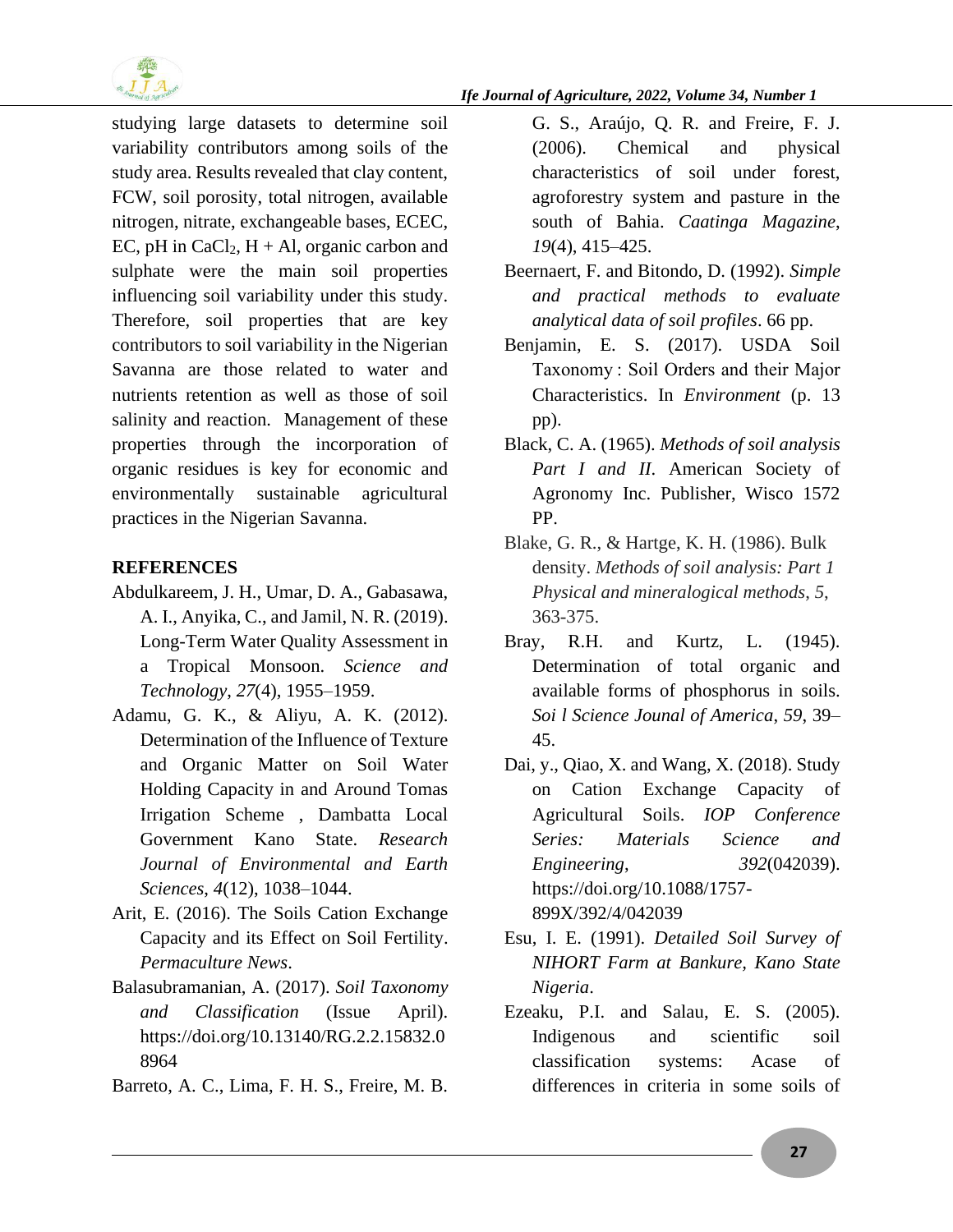

*Ife Journal of Agriculture, 2022, Volume 34, Number 1*

northcentral Nigeria. *Production Agriculture and Technology Journal.*, *1*(1), 54–66.

- Ezeaku, P. I. (2013). Evaluating the Spatial Variability of Soils of Similar Lithology under Different Land Uses and Degradation Risks in a Guinea Savanna Agro-Ecology of Nigeria. *IOSR Journal of Agriculture and Veterinary Science (IOSR-JAVS)*, *5*(5), 21–31.
- Ferre, L. (1995). Selection of components in principal component analysis : A comparison of methods. *Computational Statistics and Data Analysis*, *19*, 669– 682.
- Hunt, N., and Gilkes, R. (1992). *Farm Monitoring Handbook. The University of Western Australia*.
- Jaiswal, P. (2003). *Soil, PlanT and Water Analysis*. Kalyani Publishers Ludhiana, New Delhi – Norda Hyderabad, India.450 pp.
- Jibrin, J.M., Abubakar, S.Z. and Suleiman, A. (2008). Soil fertility status of the Kano river irrigation project area in the Sudan Savanna of Nigeria. *Journal of Applied Science*, *8*, 692–696.
- Jones, M. J. (1973). The Organic Matter Content of the Savanna. *Journal of Soil Science*, *24*(I), 42–53.
- Juo, A. S. R. (1978). *Selected methods for soil and plant analysis*. Manual series No. 1, Ibadan, Nigeria: IITA, p. 57.
- Kwaghe, E. K., Saddiq, A. M., & Solomon, R. I. (2017). Integrated Nutrient Management on Soil Properties and Nutrient Uptake by Red Onion. *Turkish Journal of Agriculture - Food Science and Technology*, *5*(5), 471–475.
- Lal, R. (1994). .Methods and guidelines for

assessing sustainability use of soil and water resources in the tropics. *Soil Management Support Services Technical Monograph*, *#21*, 1–78.

- Maccarthy, D. S., Agyare, W. A., Vlek, P. L. G. and, & Adiku, S. G. K. (2013). Spatial Variability of Some Soil Chemical and Physical Properties of an Spatial Variability of Some Soil Chemical and Physical Properties of an Agricultural Landscape. *West African Journal of Applied Ecology*, *21*, 47–61.
- Marx, E.S. Hart, J. and Stevens, R. G. (1999). *Soil Test Interpretation Guide* (Issue Oregon State University; and Bob Stevens, Extension soil scientist, Washington State University).
- Mustapha, S., Voncir, N. and Umar, S. (2011). Content and Distribution of Nitrogen Forms in some Black Cotton Soils in AkkO LGA, Gombe State, Nigeria. *International Journal of Soil Science*, 1–7.
- Mustapha, S. and Nanlee, C. C. (2007). Fertility and salinity/sodicity status of some fadama soils in Jos, Plateau state Nigeria. *Journal of Sustainable Development, Agriculture and Environment*, *3*, 96–103.
- Oldham, L. (2021). Secondary Plant Nutrients: Calcium, Magnesium, and Sulfur, Calcium,. *Mississippi State University Extension Service*, 2 pages. http://extension.msstate.edu/publications
- Oliveira, I. A. De, Júnior, J. M., César, M., and Campos, C. (2017). Multivariate technique for determination of soil pedoenvironmental indicators in Southern Amazonas. *Acta Scientiarum Agronomy*, *39*(1), 99–108.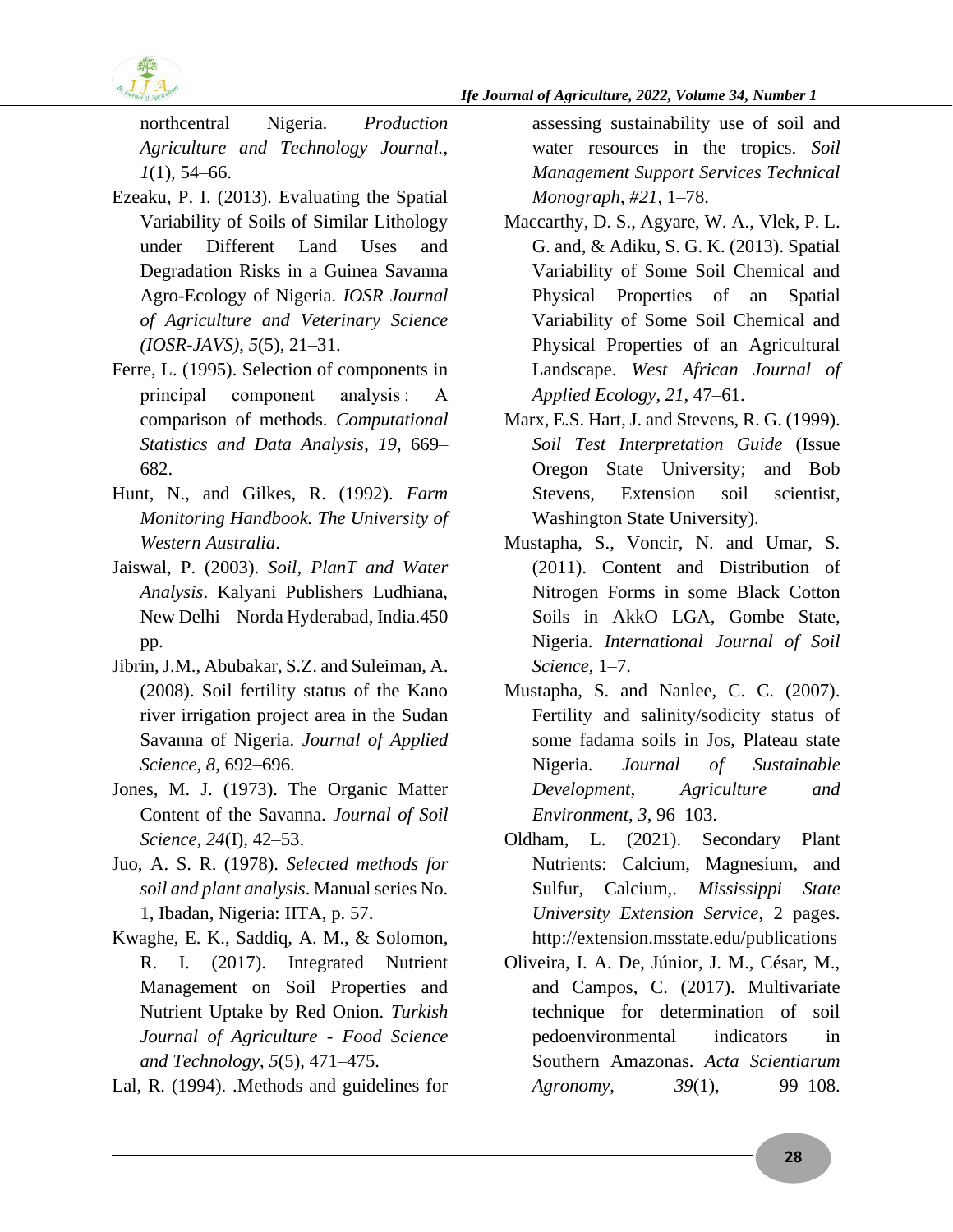

https://doi.org/10.4025/actasciagron.v39i 1.30763

- Raji, B.A. and Mohammed, K. K. (2000). Nature of acidity in Nigerian Savanna soils . *Samaru Journal of Agricultural Research*, *16*(January 2000), 15–24.
- Shehu, B. M., Jibrin, J. M., & Samndi, A. M. (2015). Fertility Status of Selected Soils in the Sudan Savanna Biome of Northern Nigeria. *International Journal of Soil Science*, *10*(2), 74–83. https://doi.org/10.3923/ijss.2015.74.83
- Silva, A. S., Lima, J. S. S., Xavier, A. C., and Teixeira, M. M. (2010). Variabilidade espacial de atributos químicos Com, um Latossolo Vermelho-Amarelo húmico cultivado café. *Revista Brasileira de Ciência Do Solo*, *34*(1), 15–22.
- Smith, L. I. (2002). *A tutorial on principal components analysis introduction*.
- Sonneveld, B. (2005). *Dominant soils of Nigeria. Amsterdam: Stichting onderzoek werelvoedelvoorziening van de vrije u*

*niversiteit (SOWVU).* (p. World soil information data base.). World soil information data base.

- Uzoho, B.U., Ekpe, I. I., Ahukaemere, C. M., Ndukwu, B.N., Okoli, N.H., Osisi, F.A. and Chris- Emenyonu, C. M. (2014). Nitrogen Status of Soils of Selected Land-uses of Two Cropping Systems in the Humid Tropical Rainforest Southeastern Nigeria. *Advances in Life Science and Technology*, *25*, 24–34.
- Walkley, A., & Black, I. A. (1947). Determination of organic matter in the soil by chromic acid digestion. *Soil Sci*, *63*, 251-264.
- Yang, X., Zhu, B., & Li, Y. (2013). Spatial and Temporal Patterns of Soil Nitrogen Distribution under Different Land Uses in a Watershed in the Hilly Area of Purple Soil , China. *Journal of Meteological Science*, *10*, 410–417. https://doi.org/10.1007/s11629-013- 2712-7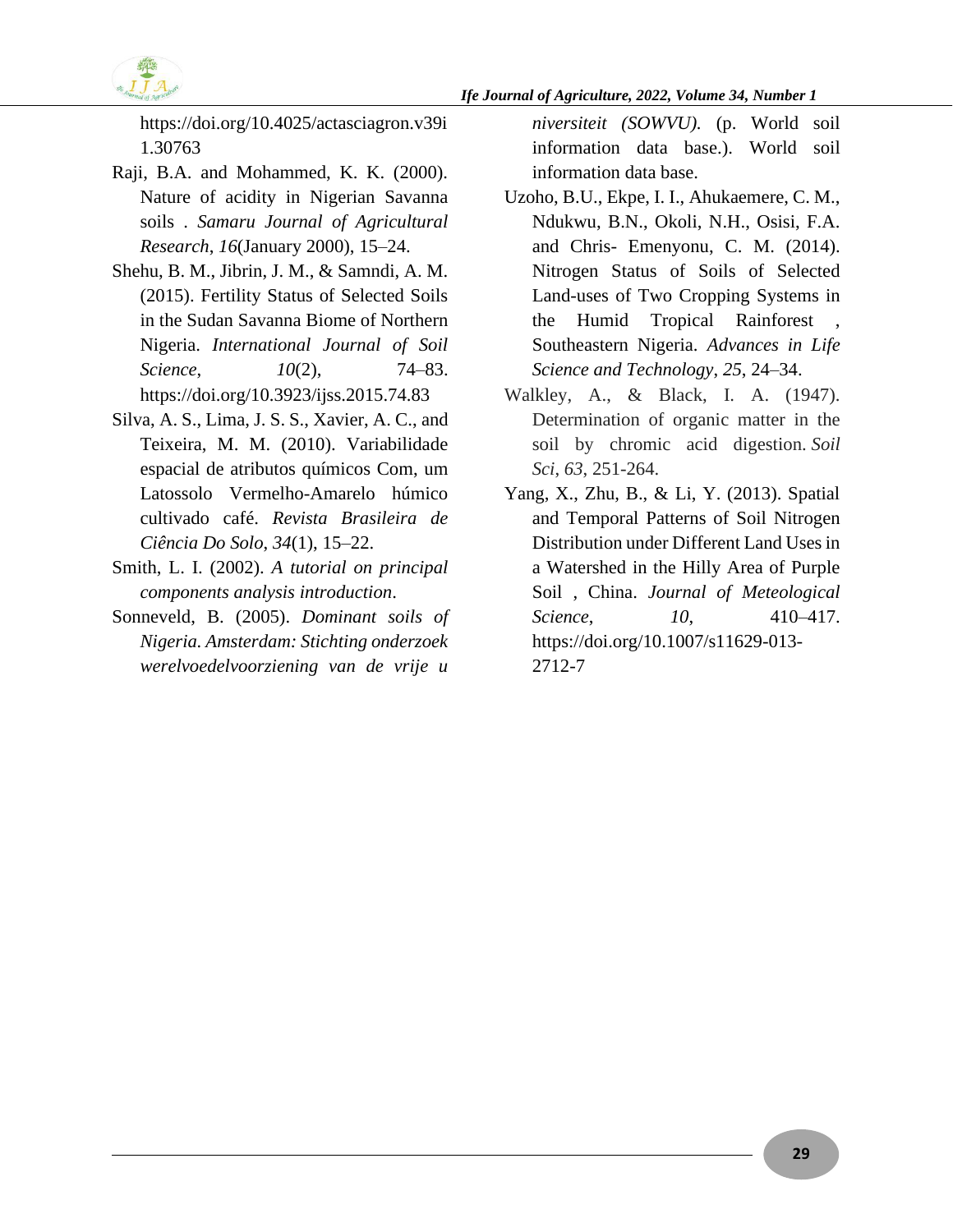

#### APPENDICES



 $(a)$  (b)

Appendix I: Graphical presentation of factor loadings between (a) PC 1 and PC 2 (b) PC 2 and PC 3



Appendix II: Graphical presentation of factor loadings between (a) PC 3 and PC 4 (b) PC 4 and PC 5